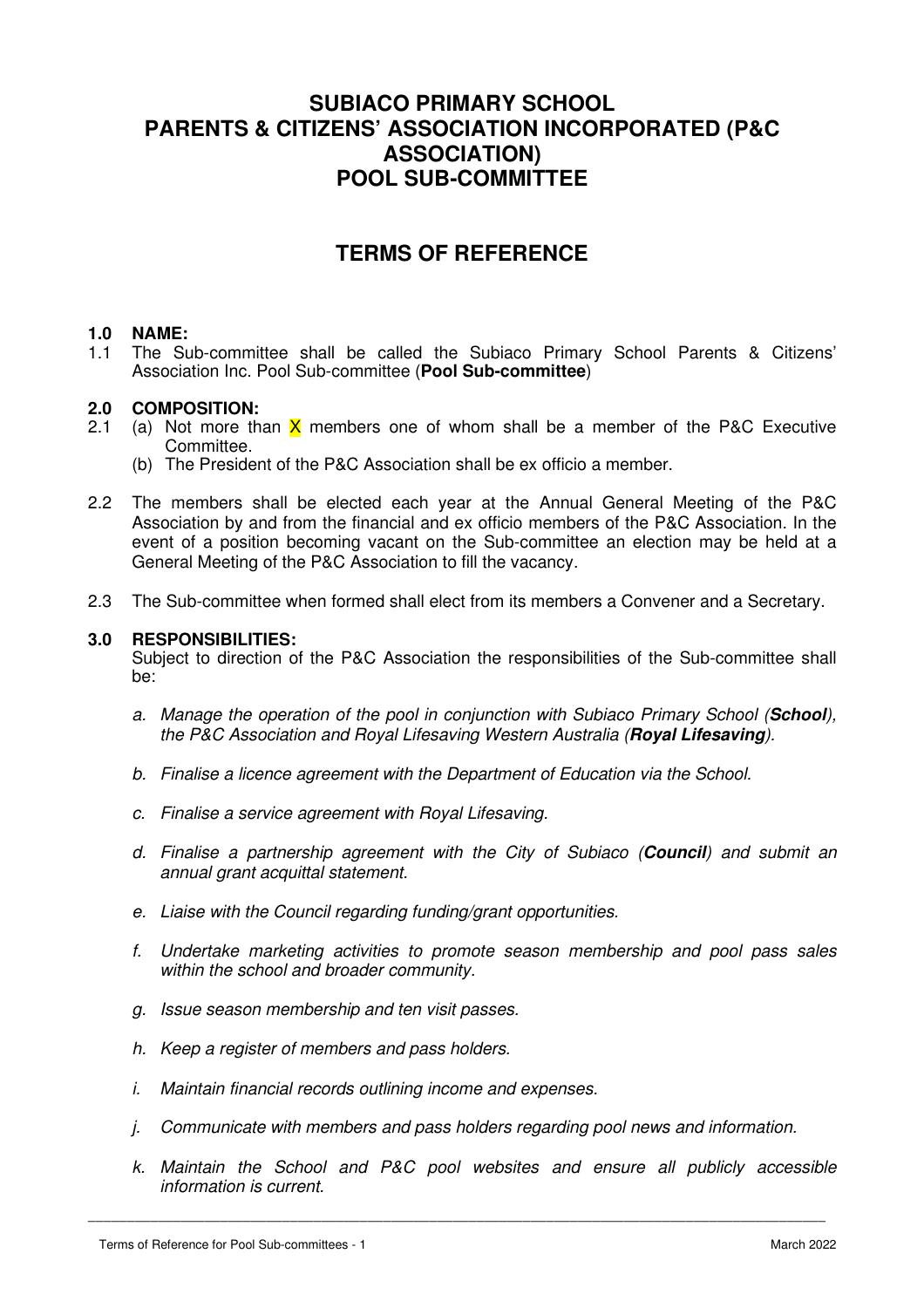- l. Assist the school with maintenance of the pool grounds and equipment.
- m. Liaise with Royal Life Saving regarding regulatory approvals and testing of water in advance of the first day of the pool season.
- n. Communicate with the School's sports teacher and Royal Lifesaving regarding schedule of pool use during school term and operational activities to ensure no conflicts.
- o. Organise a 'Splash Party' and sausage sizzle to mark the first day of the pool season and arrange attendance by the school Principal and Mayor or Council representative.
- p. Organise private pool parties, maintain a calendar of scheduled events and liaise with Royal Lifesaving regarding lifeguard attendance at the parties.
- q. Maintain public liability insurance with a reputable insurer.

#### **4.0 DUTIES OF CONVENER:**

- 4.1 The Convener when present, shall preside at all meetings of the Sub-committee. In the event of the Convener being absent the meeting shall elect a chair for the occasion.
- 4.2 The Convener shall ensure that a written or verbal report of the activities of the Subcommittee is presented to all General Meetings of the P&C Association (or Executive Committee) and at such times as directed by the General Meeting of the P&C Association. Where relevant, the report to include a written financial report consisting of a statement of receipts and expenditure, up-to-date bank reconciliation statement and a copy of relevant bank statement/s and any recommendations requiring the attention of the P&C Association.

# **5.0 DUTIES OF THE SECRETARY:**

The Secretary shall have custody of the documents of the Sub-committee and shall keep a full and correct record of its meetings. These documents and records shall be made available to the P&C Association.

#### **6.0 MEETINGS:**

6.1 Meetings of the Sub-committee shall be at such times and places as determined by the Subcommittee provided that not less than forty-eight (48) hours notice is given.

#### **7.0 QUORUM:**

7.1 A quorum shall comprise 50% + 1 (one) of the current membership of the Sub-committee.

#### **8.0 VOTING:**

- 8.1 All members and ex officio members shall be entitled to one vote on any resolution or election at a meeting at which they are entitled to be present.
- 8.2 Voting shall be by show of hands.

### **9.0 ALTERATIONS TO RULES:**

9.1 All proposed amendments to these rules must be approved by the General Meeting of the P&C Association.

#### **NOTES:**

1. It is not a requirement that the principal be a member of the Sub-committee. However if the P&C Association wishes the principal to be a member the principal can be either elected or ex officio.

\_\_\_\_\_\_\_\_\_\_\_\_\_\_\_\_\_\_\_\_\_\_\_\_\_\_\_\_\_\_\_\_\_\_\_\_\_\_\_\_\_\_\_\_\_\_\_\_\_\_\_\_\_\_\_\_\_\_\_\_\_\_\_\_\_\_\_\_\_\_\_\_\_\_\_\_\_\_\_\_\_\_\_\_\_\_\_\_\_\_\_\_\_\_\_